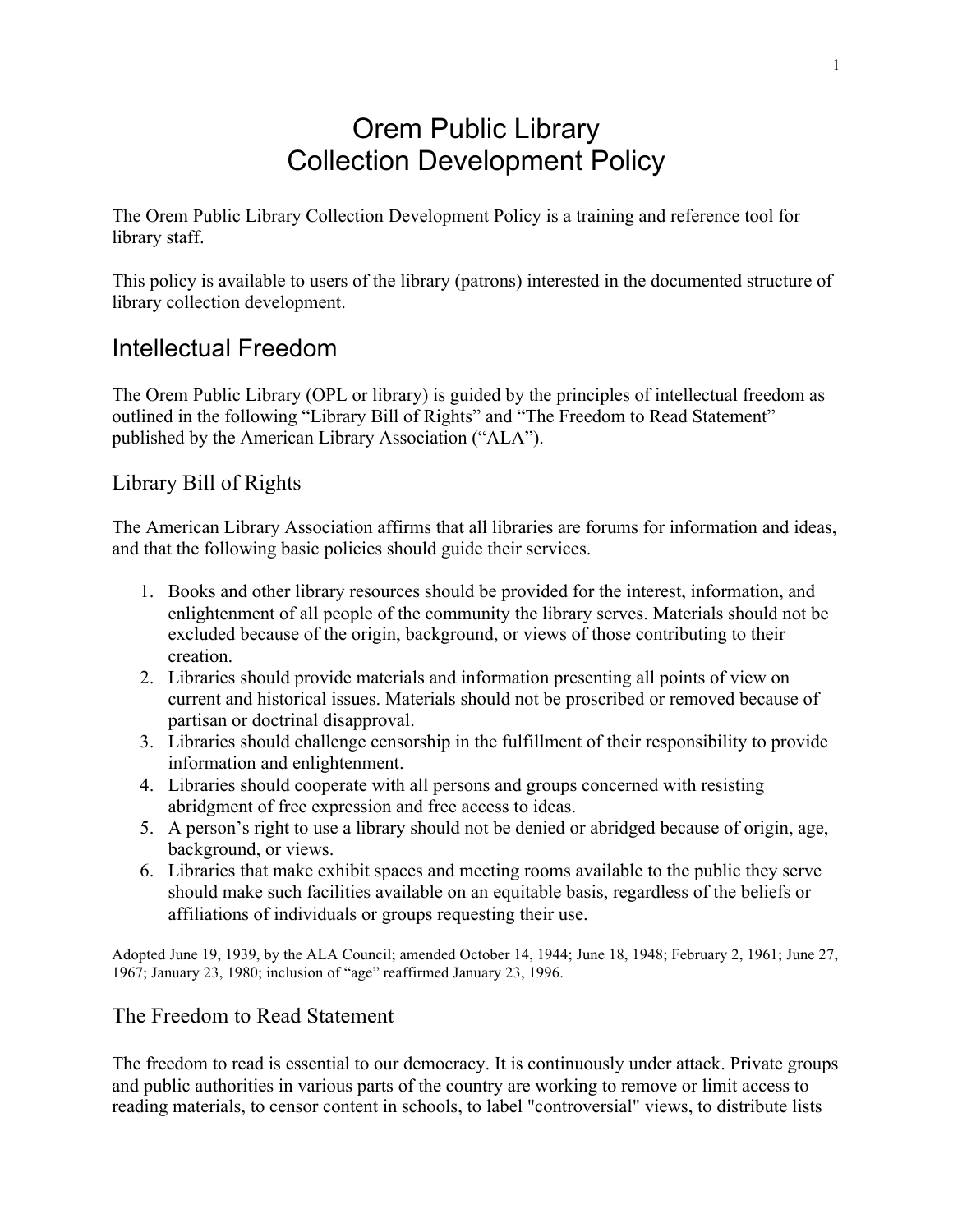of "objectionable" books or authors, and to purge libraries. These actions apparently rise from a view that our national tradition of free expression is no longer valid; that censorship and suppression are needed to counter threats to safety or national security, as well as to avoid the subversion of politics and the corruption of morals. We, as individuals devoted to reading and as librarians and publishers responsible for disseminating ideas, wish to assert the public interest in the preservation of the freedom to read.

Most attempts at suppression rest on a denial of the fundamental premise of democracy: that the ordinary individual, by exercising critical judgment, will select the good and reject the bad. We trust Americans to recognize propaganda and misinformation, and to make their own decisions about what they read and believe. We do not believe they are prepared to sacrifice their heritage of a free press in order to be "protected" against what others think may be bad for them. We believe they still favor free enterprise in ideas and expression.

These efforts at suppression are related to a larger pattern of pressures being brought against education, the press, art and images, films, broadcast media, and the Internet. The problem is not only one of actual censorship. The shadow of fear cast by these pressures leads, we suspect, to an even larger voluntary curtailment of expression by those who seek to avoid controversy or unwelcome scrutiny by government officials.

Such pressure toward conformity is perhaps natural to a time of accelerated change. And yet suppression is never more dangerous than in such a time of social tension. Freedom has given the United States the elasticity to endure strain. Freedom keeps open the path of novel and creative solutions, and enables change to come by choice. Every silencing of a heresy, every enforcement of an orthodoxy, diminishes the toughness and resilience of our society and leaves it the less able to deal with controversy and difference.

Now as always in our history, reading is among our greatest freedoms. The freedom to read and write is almost the only means for making generally available ideas or manners of expression that can initially command only a small audience. The written word is the natural medium for the new idea and the untried voice from which come the original contributions to social growth. It is essential to the extended discussion that serious thought requires, and to the accumulation of knowledge and ideas into organized collections.

We believe that free communication is essential to the preservation of a free society and a creative culture. We believe that these pressures toward conformity present the danger of limiting the range and variety of inquiry and expression on which our democracy and our culture depend. We believe that every American community must jealously guard the freedom to publish and to circulate, in order to preserve its own freedom to read. We believe that publishers and librarians have a profound responsibility to give validity to that freedom to read by making it possible for the readers to choose freely from a variety of offerings.

The freedom to read is guaranteed by the Constitution. Those with faith in free people will stand firm on these constitutional guarantees of essential rights and will exercise the responsibilities that accompany these rights.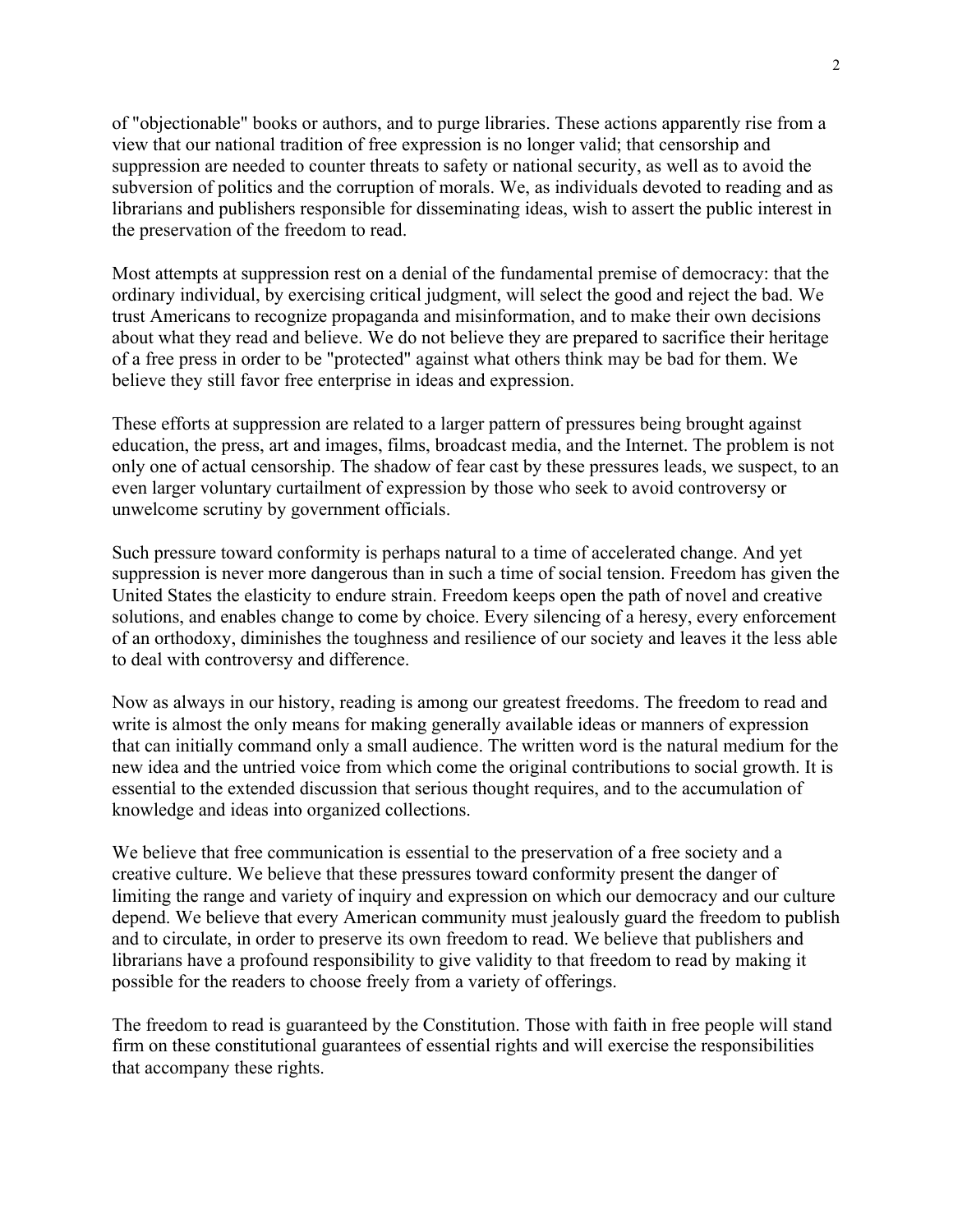We therefore affirm these propositions:

*1. It is in the public interest for publishers and librarians to make available the widest diversity of views and expressions, including those that are unorthodox, unpopular, or considered dangerous by the majority.* 

Creative thought is by definition new, and what is new is different. The bearer of every new thought is a rebel until that idea is refined and tested. Totalitarian systems attempt to maintain themselves in power by the ruthless suppression of any concept that challenges the established orthodoxy. The power of a democratic system to adapt to change is vastly strengthened by the freedom of its citizens to choose widely from among conflicting opinions offered freely to them. To stifle every nonconformist idea at birth would mark the end of the democratic process. Furthermore, only through the constant activity of weighing and selecting can the democratic mind attain the strength demanded by times like these. We need to know not only what we believe but why we believe it.

*2. Publishers, librarians, and booksellers do not need to endorse every idea or presentation they make available. It would conflict with the public interest for them to establish their own political, moral, or aesthetic views as a standard for determining what should be published or circulated.* 

Publishers and librarians serve the educational process by helping to make available knowledge and ideas required for the growth of the mind and the increase of learning. They do not foster education by imposing as mentors the patterns of their own thought. The people should have the freedom to read and consider a broader range of ideas than those that may be held by any single librarian or publisher or government or church. It is wrong that what one can read should be confined to what another thinks proper.

*3. It is contrary to the public interest for publishers or librarians to bar access to writings on the basis of the personal history or political affiliations of the author.* 

No art or literature can flourish if it is to be measured by the political views or private lives of its creators. No society of free people can flourish that draws up lists of writers to whom it will not listen, whatever they may have to say.

*4. There is no place in our society for efforts to coerce the taste of others, to confine adults to the reading matter deemed suitable for adolescents, or to inhibit the efforts of writers to achieve artistic expression.*

To some, much of modern expression is shocking. But is not much of life itself shocking? We cut off literature at the source if we prevent writers from dealing with the stuff of life. Parents and teachers have a responsibility to prepare the young to meet the diversity of experiences in life to which they will be exposed, as they have a responsibility to help them learn to think critically for themselves. These are affirmative responsibilities, not to be discharged simply by preventing them from reading works for which they are not yet prepared. In these matters values differ, and values cannot be legislated; nor can machinery be devised that will suit the demands of one group without limiting the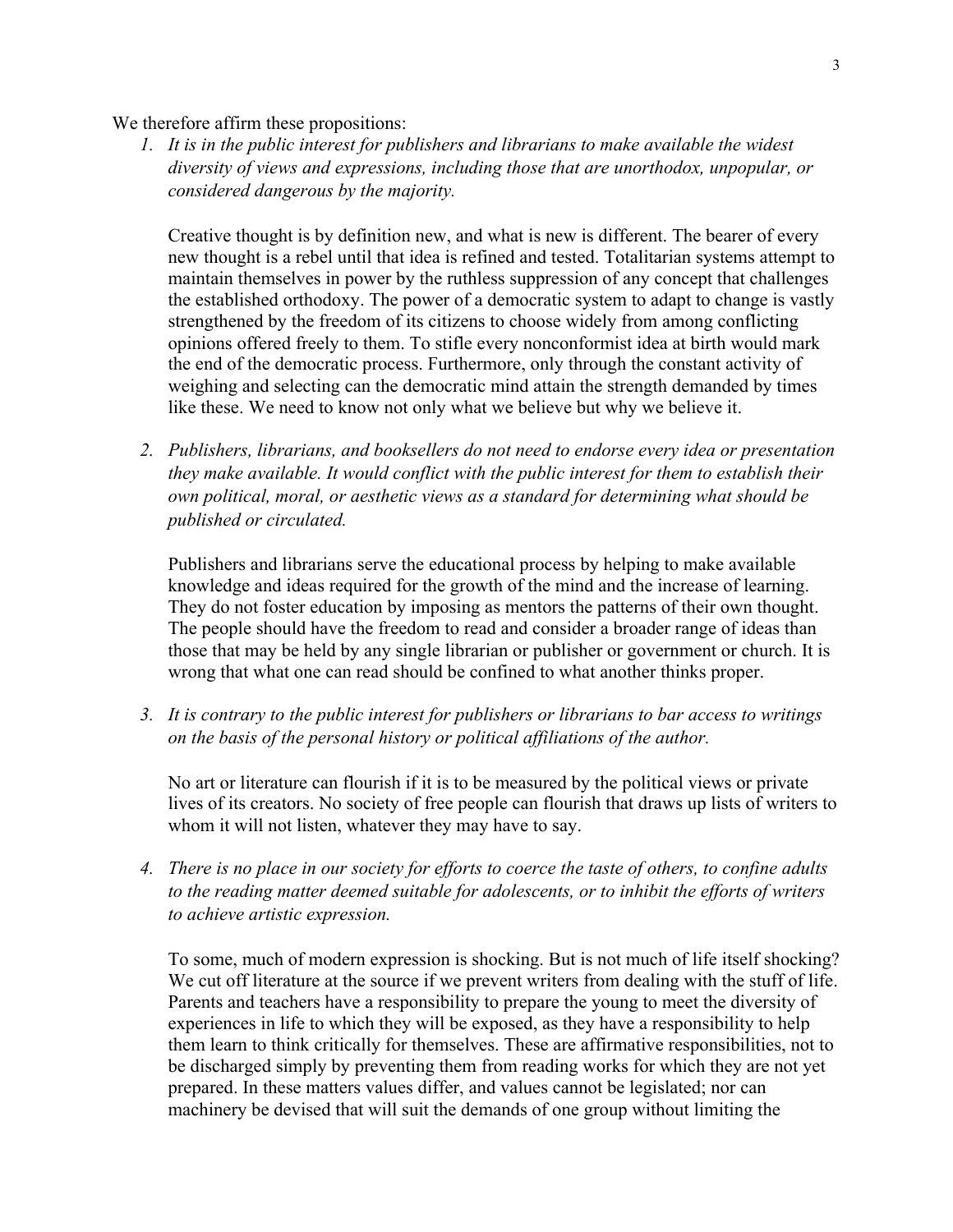freedom of others.

*5. It is not in the public interest to force a reader to accept the prejudgment of a label characterizing any expression or its author as subversive or dangerous.*

The ideal of labeling presupposes the existence of individuals or groups with wisdom to determine by authority what is good or bad for others. It presupposes that individuals must be directed in making up their minds about the ideas they examine. But Americans do not need others to do their thinking for them.

*6. It is the responsibility of publishers and librarians, as guardians of the people's freedom to read, to contest encroachments upon that freedom by individuals or groups seeking to impose their own standards or tastes upon the community at large; and by the government whenever it seeks to reduce or deny public access to public information.*

It is inevitable in the give and take of the democratic process that the political, the moral, or the aesthetic concepts of an individual or group will occasionally collide with those of another individual or group. In a free society individuals are free to determine for themselves what they wish to read, and each group is free to determine what it will recommend to its freely associated members. But no group has the right to take the law into its own hands, and to impose its own concept of politics or morality upon other members of a democratic society. Freedom is no freedom if it is accorded only to the accepted and the inoffensive. Further, democratic societies are more safe, free, and creative when the free flow of public information is not restricted by governmental prerogative or self-censorship.

*7. It is the responsibility of publishers and librarians to give full meaning to the freedom to read by providing books that enrich the quality and diversity of thought and expression. By the exercise of this affirmative responsibility, they can demonstrate that the answer to a "bad" book is a good one, the answer to a "bad" idea is a good one.*

The freedom to read is of little consequence when the reader cannot obtain matter fit for that reader's purpose. What is needed is not only the absence of restraint, but the positive provision of opportunity for the people to read the best that has been thought and said. Books are the major channel by which the intellectual inheritance is handed down, and the principal means of its testing and growth. The defense of the freedom to read requires of all publishers and librarians the utmost of their faculties, and deserves of all Americans the fullest of their support.

We state these propositions neither lightly nor as easy generalizations. We here stake out a lofty claim for the value of the written word. We do so because we believe that it is possessed of enormous variety and usefulness, worthy of cherishing and keeping free. We realize that the application of these propositions may mean the dissemination of ideas and manners of expression that are repugnant to many persons. We do not state these propositions in the comfortable belief that what people read is unimportant. We believe rather that what people read is deeply important; that ideas can be dangerous; but that the suppression of ideas is fatal to a democratic society. Freedom itself is a dangerous way of life, but it is ours.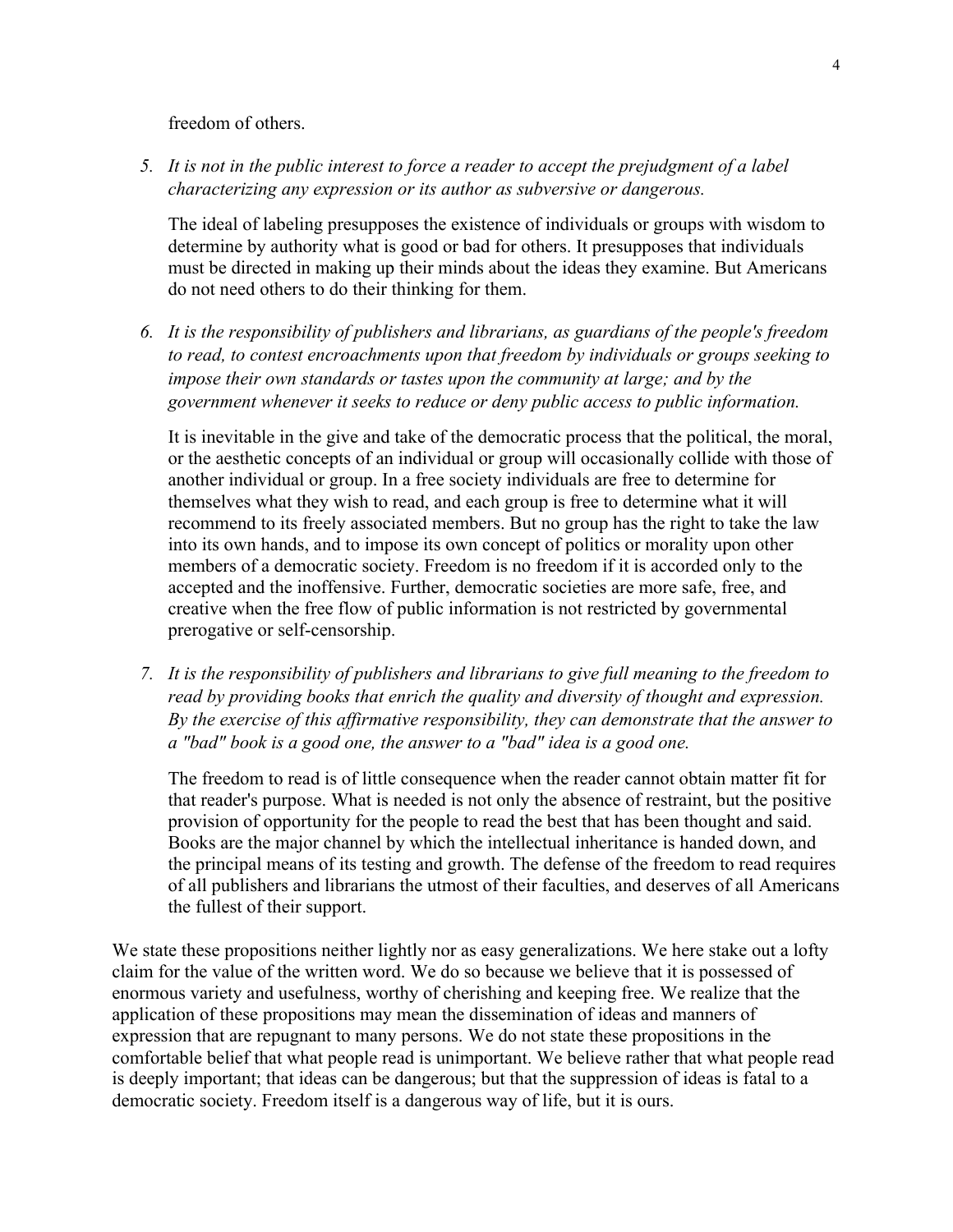This statement was originally issued in May of 1953 by the Westchester Conference of the American Library Association and the American Book Publishers Council, which in 1970 consolidated with the American Educational Publishers Institute to become the Association of American Publishers.

Adopted June 25, 1953, by the ALA Council and the AAP Freedom to Read Committee; amended January 28, 1972; January 16, 1991; July 12, 2000; June 30, 2004.

# The Orem Public Library Collection

The Orem Public Library does not define what is interesting, meaningful, or acceptable for the Orem community at large. Inclusion of materials in the collection does not indicate endorsement by the library or the City of Orem of any theory, argument, or statement contained in library materials. The library defends every patron's right to develop their personal interests free of judgement or embarrassment.

Materials are not excluded from the collection for representing challenging or competing subject matter. Materials are not divided by the library to indicate approval or disapproval of content. The balanced nature of the collection is reflected in the diversity of materials, not in an equality of numbers.

Some library materials are shelved in general Children and Teen sections. However, the library does not presume to claim from parents and guardians the responsibility to determine what content is appropriate for children and teenagers. Materials in other sections of the library are not concealed to prevent access by children or teenagers. (See "Closed Stacks and Restricted Designation" section below for additional details on how the library handles mature content.)

The library staff is eager to help patrons find items in the collection that align with their interests. Patrons are welcome to discuss with library staff concerns about the collection.

# Materials the Library Acquires

The library acquires materials for the purpose and intent of providing for the diverse interests of Orem Public Library patrons.

Materials may be acquired according to the following criteria including, but not limited to (in no particular order):

- Content
	- o Purpose
	- o Quality
	- o Enduring significance or interest
	- o Context within the genre as a whole
	- o Accuracy of the information
	- o Comprehensiveness
	- o Representation of diverse—often competing or controversial—points of view
	- o Suitability of subject and style for intended audience
- City of Orem demographics such as, but not limited to (in no particular order):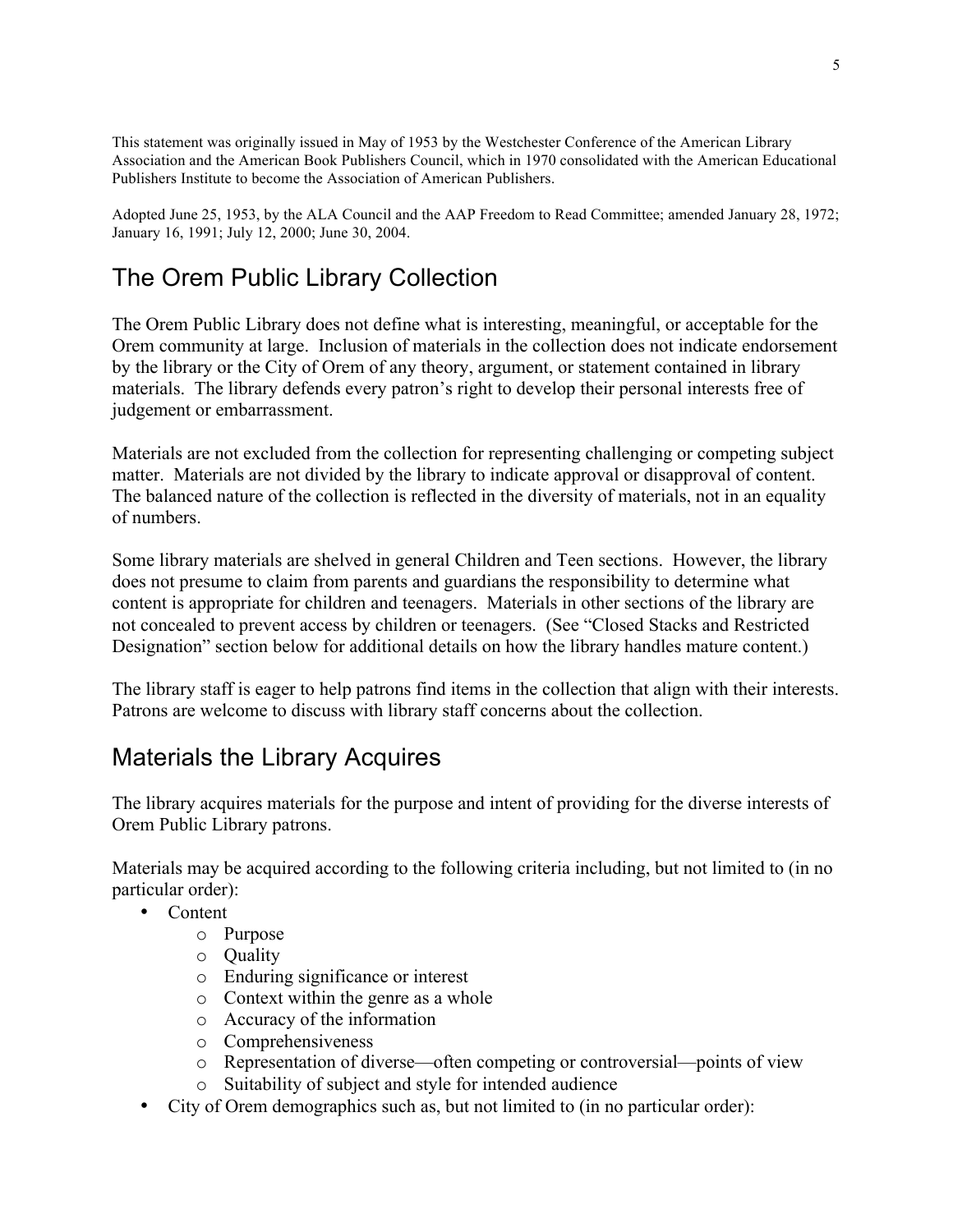- o Age
- o Religious identification
- o Sexual orientation
- o Education level
- o Occupation
- o Gender identity
- o Marital status
- Historic, current, and anticipated significance of the author, creator, or publisher
- Local interest
- Local history
- Relation of materials to the existing library collection
- Relation of materials to other resources in the community
- Current regional and national interests
- Critical reviews (see below)

Library staff use industry standard critical resources to discover, review, and select materials that "enrich the quality and diversity of thought and expression" (Freedom to Read Statement, Section 7). These resources include, but are not limited to (in no particular order):

- American Library Association
- Library Journal
- Kirkus Review
- Publishers Weekly
- Booklist
- School Library Journal
- BookPage
- Voice of Youth Advocates (VOYA)
- Core Collections Database
- Novelist
- Publisher and vendor newsletters
- Major media reviews and best seller lists
- Review blogs, social media feeds, websites, videos, podcasts, etc.

Underrepresented titles and subjects may be considered first for purchase.

Duplicate copies and additional titles on a subject may be purchased to meet patron demand as the budget permits.

The library makes an effort to provide materials in their most appropriate format, such as:

- Intended format—e.g. audio and/or visual materials may be acquired in multimedia formats)
- Least expensive format—e.g. paperback books may be acquired in place of hardcover books
- Digital format—digital copies that meet these guidelines
- Most current format—e.g. the library does not acquire outdated formats such as microfilm, VHS, or cassette tapes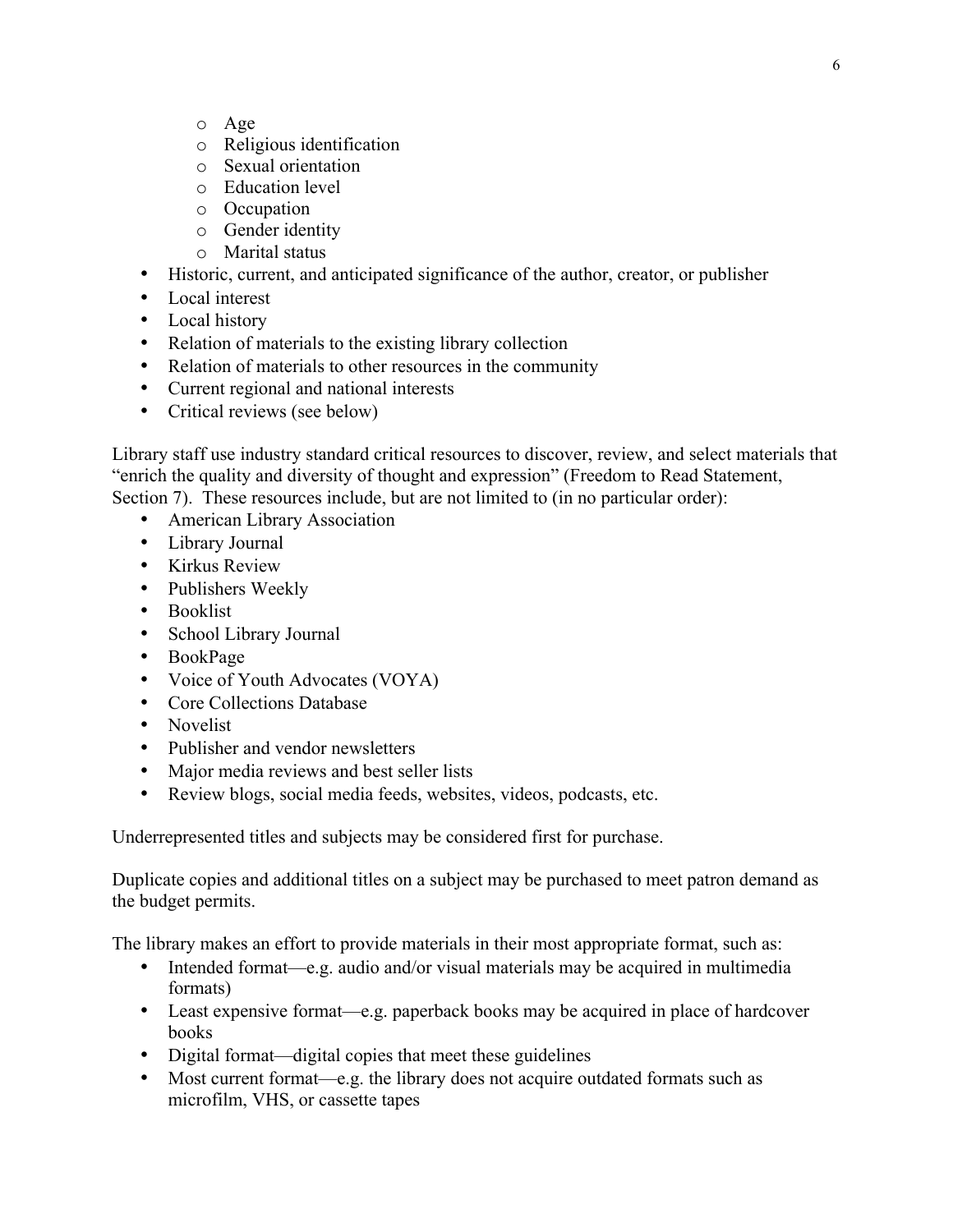Periodicals may be selected for the collection if they reflect diverse community interests (as noted in above selection criteria). Back issues of periodicals may be retained as space permits.

Collection development staff make their selections according to these standards. Orders are placed and received by the library's acquisition staff. Materials are cataloged, processed (labeled, receive dust jackets, etc.), and then shelved.

Orem Public Library considers requests for purchase from patrons. Patrons may submit requests via an online form found on the library website. As a general rule library staff will consider acquiring in a timely manner and at a reasonable cost the requested materials. Members of the library staff alert the patron when the item is available or if it is not acquired.

# Closed Stacks and Restricted Designation

Some materials are designated closed stacks (CS) or restricted.

- Closed Stacks: Materials at unique risk for theft or physical damage are designated CS and are kept with similar materials in a non-public room labeled for this purpose. All CS items are available by request at the nearest Help Desk. Examples of CS items include:
	- o Oversized items
	- o Art books
	- o Local interest materials
	- o Anatomy books
	- o Books with poor binding
	- o Pop-up books
- Restricted Items: Materials labeled Restricted contain content deemed inappropriate for patrons under the age of 18 according to the criteria set forth in this document (see the above section Materials the Library Acquires) are labeled Restricted. These items are available to patrons who present at check-out legal identification confirming their age. These items may be inter-filed in the library collection. Examples of these types of materials include:
	- o Films that have received an "R" rating by the Motion Pictures Association of America
	- o Items that may be labeled by the publisher with an age recommendation
	- o Materials that may contain sexually explicit content
	- o Materials that may contain explicit language

An item may receive both a CS and Restricted designation.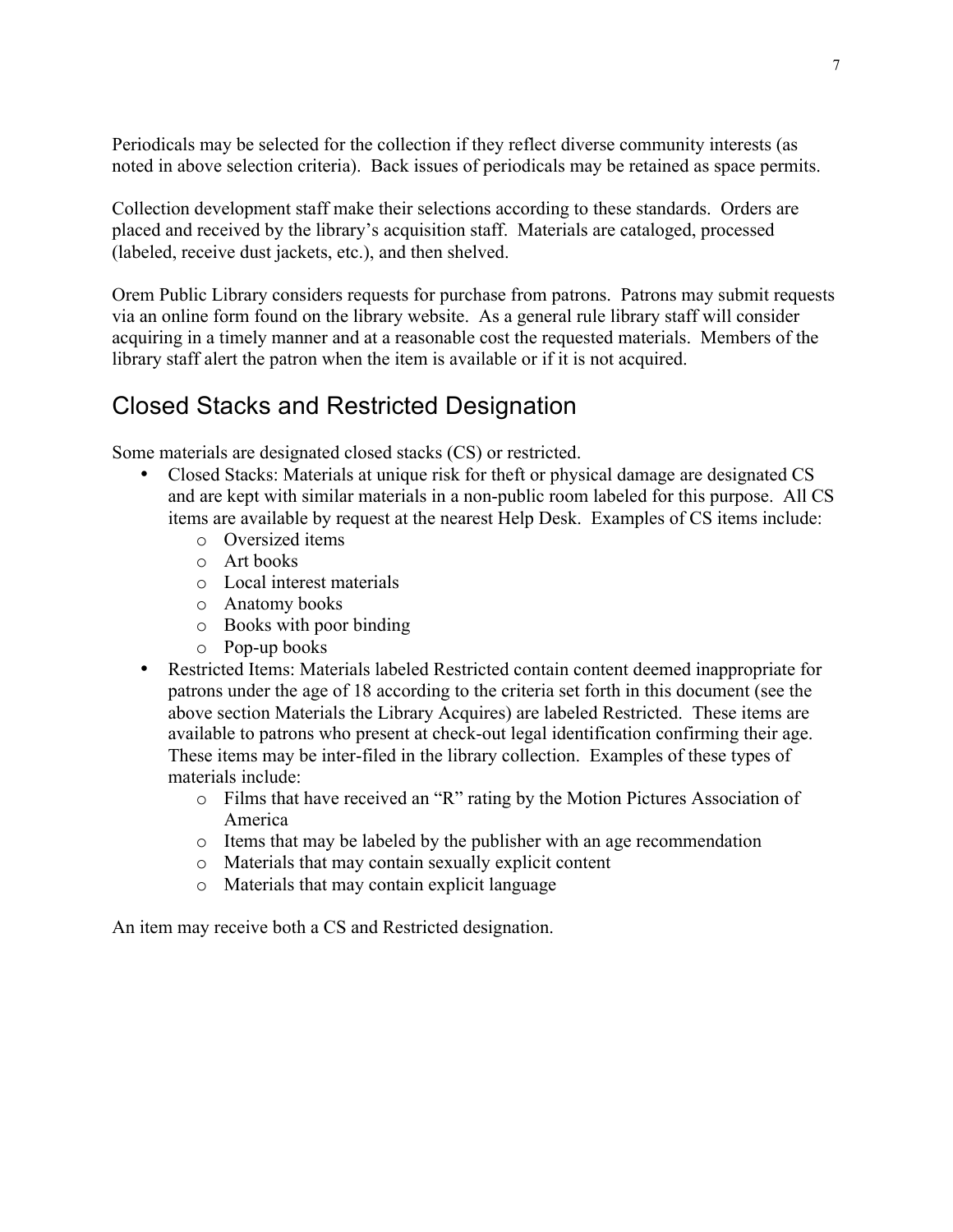# Items Excluded From Purchase

Materials whose primary content or purpose is deemed pornographic (as defined by the *Utah State Code*, Title 76-10-1203) by the library's collection development staff or Library Advisory Commission will not be acquired or included in the Orem Public Library collection.

In addition, as a general rule, the library will not acquire:

- Prohibitively expensive materials
- Materials too delicate to withstand the rigors of public library service (e.g. pamphlets, brochures, and other ephemera) are not acquired
- Textbooks
- Small press or self-published materials that have not gone through a professional editing and revision process
- Materials considered by staff as appropriately suited for an archive or an academic library such as (but not limited to): esoteric materials, highly technical materials, rare or fragile materials, and original documents
- Materials intended for niche pursuits, trades, hobbies, or professions
- Certain titles, sets of periodicals, or sets of books that may be more fully represented in local university libraries
- Materials that may require frequent updates to remain relevant
- Other materials that may not fit the library's mission or the criteria as detailed above

## Title Review Process

A Request for Title Review form is available at every help desk to patrons who wish to make a formal request that the placement or inclusion of item in the collection be reassessed. The item in question must be submitted with the request form.

The title review process consists of four stages of review to proceed, if needed, in the following numerical order:

1. The librarian and the Division Manager responsible for the item review the patron's form and assess the item according to the library's selection criteria (defined above and reprinted below).

These criteria include, but are not limited to (in no particular order):

- Content
	- o Purpose
	- o Quality
	- o Enduring significance or interest
	- o Context within the genre as a whole
	- o Accuracy of the information
	- o Comprehensiveness
	- o Representation of diverse—often competing or controversial—points of view
	- o Suitability of subject and style for intended audience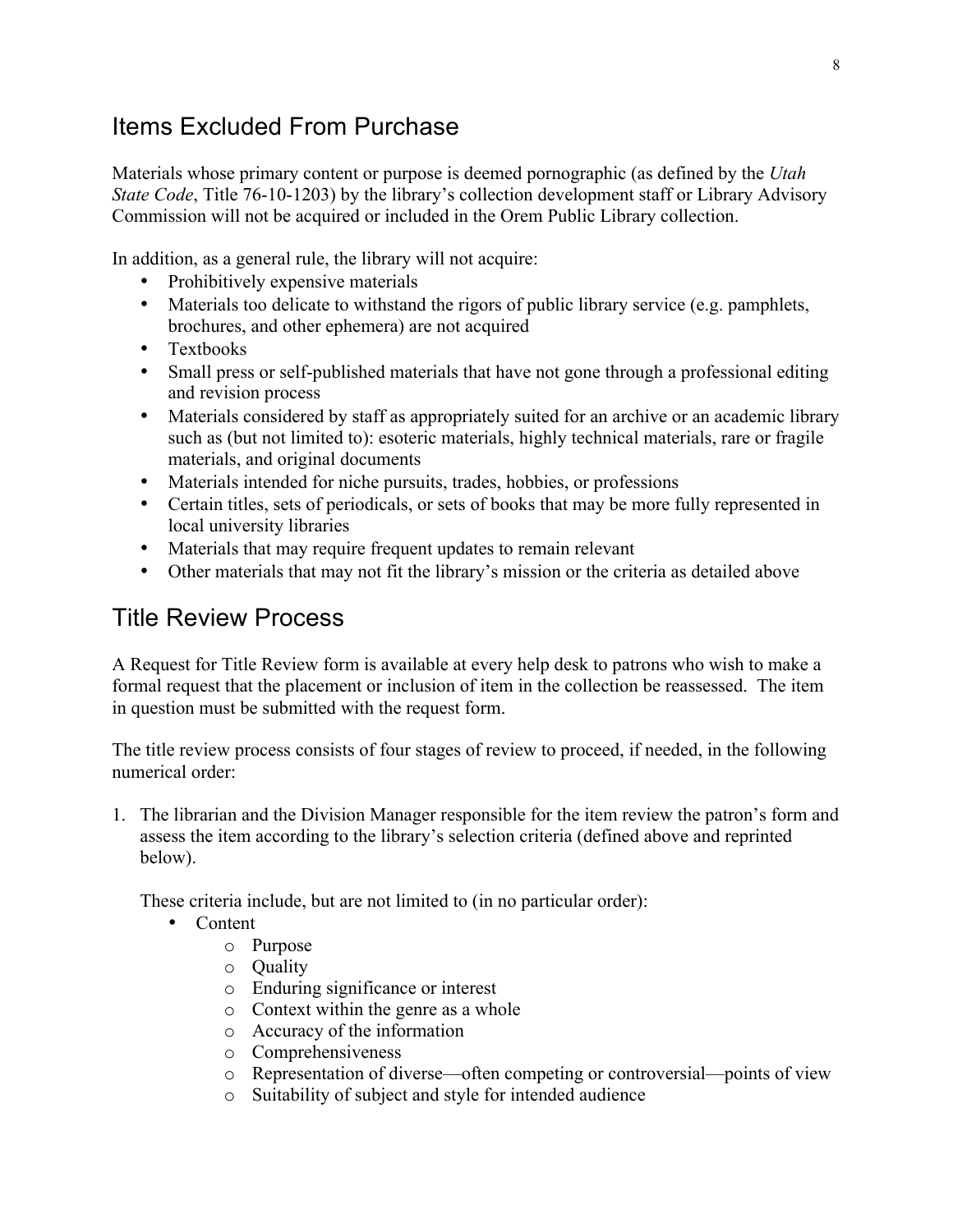- City of Orem demographics such as, but not limited to (in no particular order):
	- o Age
	- o Religious identification
	- o Sexual orientation
	- o Education level
	- o Occupation
	- o Gender identity
	- o Marital status
- Historic, current, and anticipated significance of the author, creator, or publisher
- Local interest
- Local history
- Relation of materials to the existing library collection
- Current regional and national interests
- Relation of materials to other resources in the community
- Critical reviews found in industry accepted critical resources as detailed in the Items to be Acquired section of this policy

After assessing the item the librarians decide on one of three options:

- Take no action on the item
- Assign the item to a collection of comparable content
- Withdraw the item from the library's collection

The individual librarians' assessments and decisions are documented and retained by the library. The Division Manager notifies the patron with their decision via email as soon as possible. The patron may request to review the documented assessments and conclusions.

- 2. If the two librarians do not reach consensus, a panel of librarians (6-8) reviews the Request for Title Review and the initial librarians' assessments and decisions. The group assesses the item according to the library's defined selection criteria. The panel completes its assessment within two weeks with a vote for one option (to pass on a simple majority). The panel's assessments and decision are documented and retained. The Division Manager notifies the patron of the panel's decision via email as soon as possible. The patron may request to personally review the documented assessments and decision.
- 3. The patron may appeal the decision of the librarian panel to the Library Director. The Library Director reads The Request for Title Review and personally assesses the item according to the library's defined selection criteria. The Director then consults the librarians' and panel's assessments and conclusions. The Director decides on one of the three options. The Director's assessment, conclusions, and decision are documented and added to the previous decisions and retained. Within two weeks of the panel's decision, the Director notifies the patron with their decision via email as soon as possible. The patron may request to personally review the documented assessments and conclusions.
- 4. The patron may appeal the Library Director's decision. The initial request for review and all documented assessments and decisions move to the Library Advisory Commission. The commission has final authority on all requests for title review.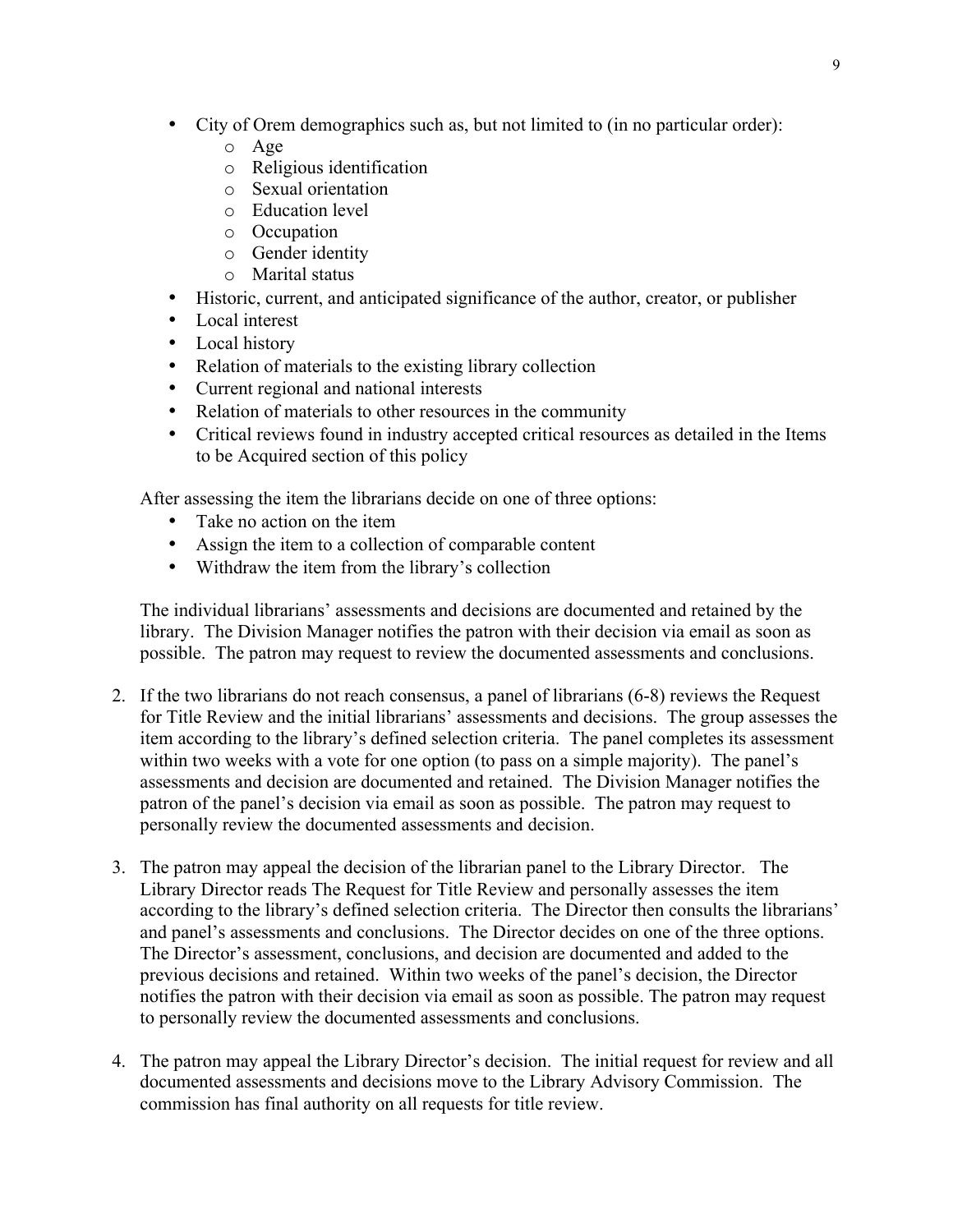The Library Advisory Commission consists of:

- Seven commissioned (approved by Orem City Council) Orem citizens serving three year terms. Two of these citizens serve as Chair and Vice-chair of the commission.
- One Orem City Council liaison
- One Orem City business liaison
- One library staff liaison (Library Director, de facto)

The commission meets every other month.

The commission reviews the initial Request for Title Review and all assessments of the item and decisions made to this point. The commission assesses the item according to the library's defined selection criteria. Within eight to ten weeks, the seven commissioned members complete their assessment with a vote for one option (to pass on a simple majority). The Library Advisory Commission's assessment and decision are documented and retained. The Library Director contacts the patron with the final results of the review via email as soon as possible. The patron may request to review the documented assessment.

The library may periodically evaluate the title review submission and follow-up processes in order to best serve library patrons.

## **Donations**

The Orem Public Library accepts donations of books and other materials. For donated materials to be considered for use in the collection they must be in a format the library currently circulates (e.g. the library does not circulate VHS tapes so donations of VHS tapes will not be accepted). Once received, donations become the sole property of the Orem Public Library.

The library collection development staff make all decisions related to the use of donated materials. Options are as follows:

- Add the items to the library collection
	- o These items meet the acquisition criteria listed above
- Include the items in the ongoing library book sale
	- o These items are not added to the collection but may be of sufficient interest to sell in the library's book sale
	- o Items of unique value may be sold on the library's Amazon vendor website
	- o All book sale and Amazon sales revenue is added to the library's operations budget
- Discard the items that do not meet the acquisition criteria stated above

The library will not evaluate or appraise donated materials for tax purposes.